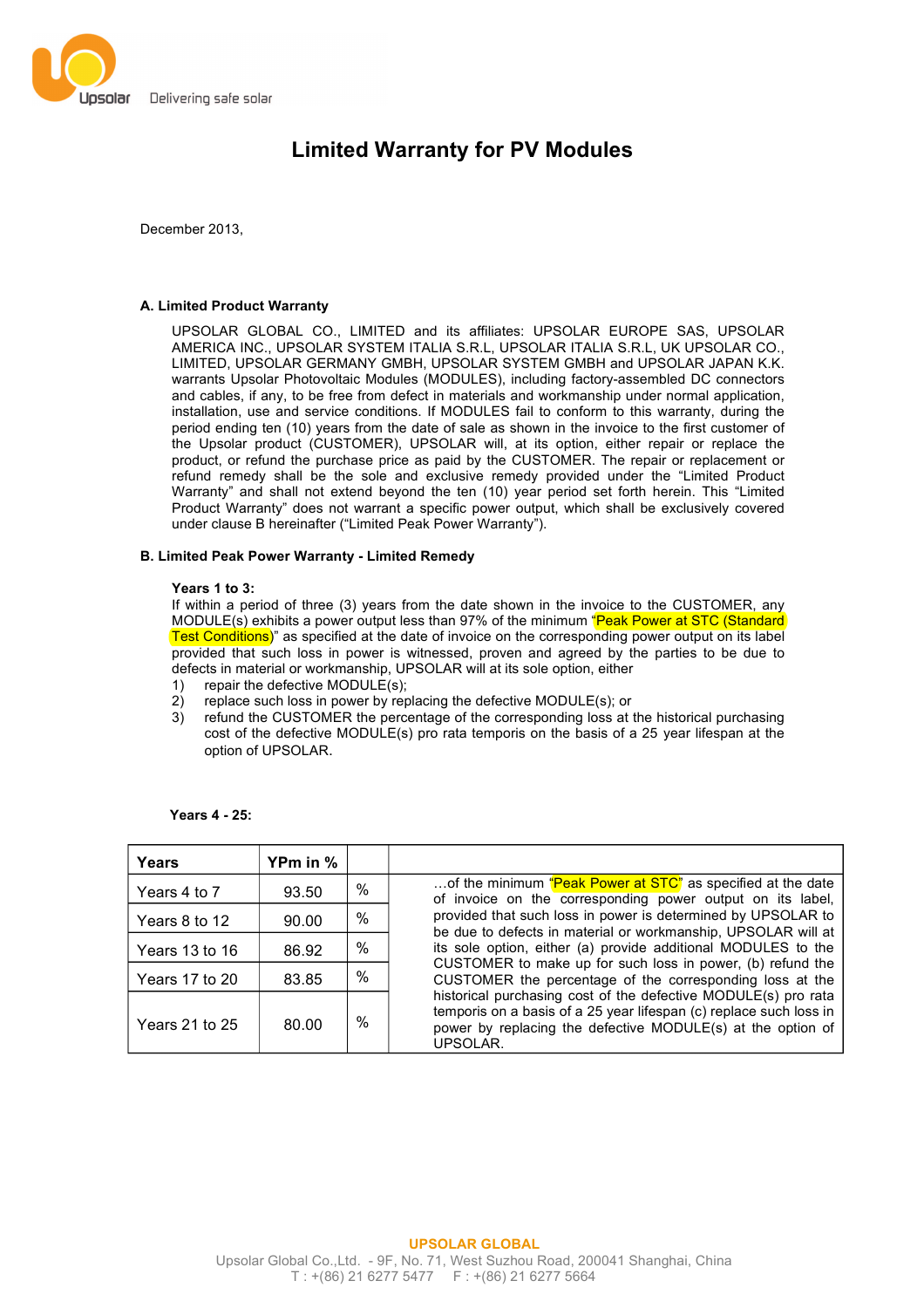





## **C. Exclusions and Limitations**

- 1) In any event, all warranty claims must be filed within the applicable warranty period.
- 2) The "Limited Product Warranty" and the "Limited Peak Power Warranty" (LIMITED WARRANTIES) do not apply to any MODULES which have been subjected to:
	- Misuse, abuse, neglect or accident;
	- Alteration, improper installation or application;
	- Non-observance of UPSOLAR's installation and maintenance instructions;
	- Repair or modifications by someone other than an approved service technician;
	- § Power failure surges, lighting, flood, fire, accidental breakage or other events outside UPSOLAR's control.

3) The LIMITED WARRANTIES do not cover any transportation charge, customs clearance or any other costs for return of the MODULES to UPSOLAR, or for reshipment by UPSOLAR of any repaired or replaced MODULES (except in the case of repaired or replaced MODULES subject to a valid claim under the Limited Product Warranty), or any costs associated with installation, removal or reinstallation of the MODULES.

4) Warranty claims will not be honored if the type or serial number of the MODULES have been altered, removed or made illegible.

## **D. Limitation of Warranty Scope**

To qualify for warranty coverage, UPSOLAR must be notified by the CUSTOMER of any defective MODULES within 10 days after CUSTOMER learns of such defect. Such notice shall provide UPSOLAR with available information on the nature of the defect and shall state the date code and/or serial number of the MODULE and other relevant facts known to CUSTOMER, all as a condition to UPSOLAR's obligation under the LIMITED WARRANTIES. The LIMITED WARRANTIES apply to MODULES sold by UPSOLAR globally. There are, however, marketspecific limitations to MODULE sales within a specific market (TERRITORY), and which are installed by the CUSTOMER in the same TERRITORY, and UPSOLAR shall have no obligations under the LIMITED WARRANTIES or otherwise with respect to any MODULES sold or installed outside the TERRITORY in which the MODULES were originally sold. UPSOLAR reserves the right to demand the return of any MODULE claimed to be defective in order to evaluate the cause of the defect as a further condition to UPSOLAR's warranty liability. UPSOLAR shall not be liable under the "Limited Warranty for PV Modules" for any defective MODULE as to which the alleged defect arises out of UPSOLAR's compliance with any request, instruction, design change, drawing or specification furnished or imposed by CUSTOMER or any other person or company, or as to which the serial number or date code has been removed, altered, obliterated, defaced or rendered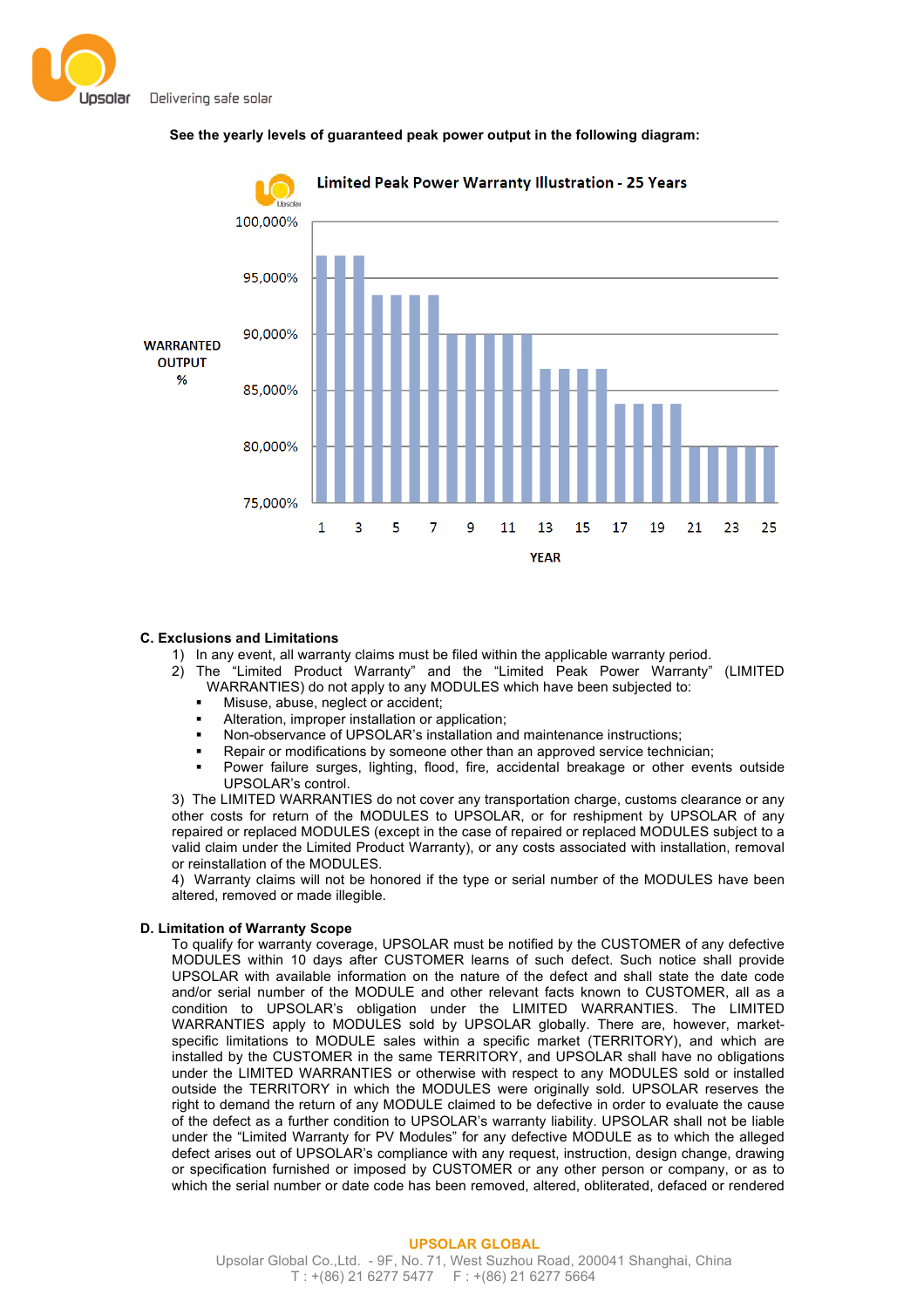

illegible. UPSOLAR shall not be liable for any damage to MODULES occurring in shipping or in storage, or for any damage caused by abuse, mishandling, improper installation (e.g., an installation that does not comply with the installation guidelines for the MODULES provided by UPSOLAR and/or that is not installed by a qualified professional licensed solar installer), misuse, unauthorized repair or modification, or failure of any system in which the MODULES are installed or integrated, or with which they are used. UPSOLAR shall have no responsibility or liability whatsoever, whether under the LIMITED WARRANTIES or otherwise, for damage or injury to persons or property, or for other loss or injury resulting from any cause whatsoever arising out of or related to the MODULES, including, without limitation, any defects in the MODULES, or from use or installation. UPSOLAR's aggregate liability, if any, in damages or otherwise, shall not exceed the invoice price paid by the CUSTOMER, for the single unit of MODULE.

## **E. Obtaining Warranty Coverage**

If the CUSTOMER believes it has a justified claim covered by the LIMITED WARRANTIES, immediate written notice shall be given directly to UPSOLAR by mailing a registered/certified letter in writing to the following UPSOLAR entities in the same territory:

| UPSOLAR GLOBAL CO., LIMITED -  | 9F, No.71 West Suzhou Rd.                              |
|--------------------------------|--------------------------------------------------------|
|                                | Shanghai, China, 200060                                |
| UPSOLAR EUROPE SAS -           | 15, Rue du Louvre 75001 Paris, France                  |
| <b>UPSOLAR GERMANY GMBH -</b>  | Bismarckstr. 14, 97080 Würzburg, Germany               |
| UPSOLAR SYSTEM ITALIA S.R.L. - | Viale Verdi 23, 31100 Treviso, Italy                   |
| UK UPSOLAR CO., LIMITED -      | Luminous House, 300 South Row, Milton Keynes, MK9      |
|                                | 2FR, United Kingdom                                    |
| UPSOLAR JAPAN K.K. -           | 24F Atago Green Hills Mori Tower, 2-5-1 Atago, Minato- |
|                                | ku, Tokyo, Japan                                       |
| UPSOLAR AMERICA INC. -         | Transamerica Pyramid Center, 45F, 600 Montgomery       |
|                                | Street, San Francisco, CA 94111, USA                   |

Together with the notification, the CUSTOMER should enclose the evidence of the claim with the corresponding serial number of the MODULE(s) and a copy of the invoice on which the MODULES have been purchased.

The return of any MODULES will not be accepted unless prior written authorization has been given by UPSOLAR.

#### **F. Severability**

If a part, provision or clause of this "Limited Warranty for PV Modules", or the application thereof to any person or circumstance, is held invalid, void or unenforceable, such holding shall not affect and shall leave all other parts, provisions, clauses or applications of this "Limited Warranty for PV Modules", and to this end such other parts, provisions, clauses or applications of this "Limited Warranty for PV Modules" shall be treated as severable.

## **G. Disputes**

In case of any discrepancy in a warranty claim as to the validity of a claimed defect, a nationally recognized testing lab (NRTL) selected by UPSOLAR shall be used to judge the claim finally. All fees and expenses of the NRTL shall be borne by the losing party, unless otherwise awarded. The final explanation right shall be borne by UPSOLAR.

## FOR SALES TO U.S. CUSTOMERS ONLY:

THIS "LIMITED WARRANTY FOR PV MODULES" GIVES YOU SPECIFIC LEGAL RIGHTS. YOU MAY ALSO HAVE OTHER RIGHTS BY STATE LAW THAT VARY FROM STATE TO STATE.

#### **H. Various**

The repair or replacement of the MODULES or the supply of additional MODULES, does not cause the beginning of new warranty terms, nor shall the original terms of the LIMITED WARRANTIES be extended. Any replaced MODULES shall become the property of UPSOLAR for their disposal. UPSOLAR has the right to deliver another type of MODULE (different in size, color, shape and/or power) in the event UPSOLAR has already discontinued producing the replaced MODULES at the time of the claim. The CUSTOMER is responsible for the cost and expenses of delivering the product to UPSOLAR (or its designee), including but not limited to postage and other shipping or